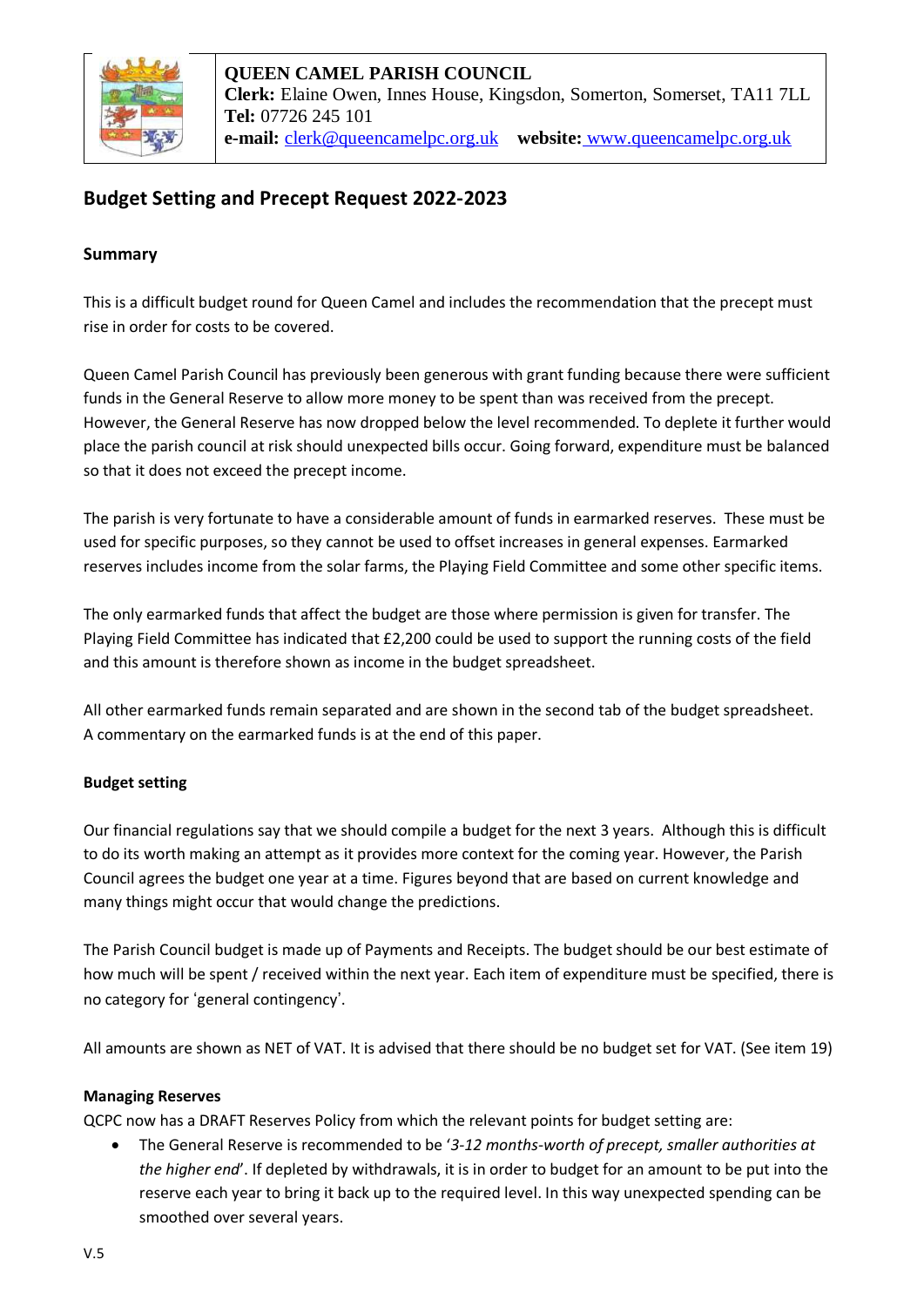At the end of the year some bills might not have been paid, or expenditure has been delayed. Funds for such items have already been raised from the precept so this money should be placed and identified in the 'earmarked reserve' and NOT put into the new budget OR into the General Reserve.

### **Notes to the budget forecast spreadsheet**

The disruption to activities and spending patterns during Covid-19 make it harder than normal to set a budget. Therefore the budget spreadsheet includes the actual expenditure from 2019-2021 so that prepandemic figures can be reviewed. It also includes the Budget for 2021/22, actual spending to end of period 8 (November) and the predicted outturn for the present year.

# 1. **Parish Receipts:**

- **1.1 Precept** proposal to be agreed. £20,000 is a recommendation from the Finance and Risk Committee.
- **1.2 Playing Field income pitch fees** Pitch fees from PFC accounts show these might be Cricket £250, Cary Swans £300, other receipts £150. The budget is raised in future years to reflect the aspiration for more chargeable usage.
- **1.3 Transferred from PFC** for field maintenance £2,200. This represents the reserve held by PFC for running costs in their accounts. i.e. 6 months-worth.
- **1.4 Bank interest received** Not available due to the low bank rate.
- **1.5 Training contribution** In a previous year QCPC received a small amount of money from councillors from other parishes attend a course paid for by Queen Camel.

# **2. Annual Village meeting**

# **2.1-2.5 Refreshments, Printing, hall hire, entertainment and sundries**

Costs for everything except hall hire for the actual meeting element fall under S137 funding. It is suggested that the event needs to be kept to a budget of £250.

- **3. Assets maintenance** Assumes no significant maintenance in 22/23.
- **4. Bank Charges** c £75 Bank fees plus 2 debit cards = £75, Total £150
- **5. Election costs** There will be an election in 22/23. SSDC quote is for £350.

# **6. Environment:**

- **6.1 Footpath Maintenance** £300 is proposed.
- **6.2 Environment projects** £1000 is proposed to cover: £250 wildflower project support, £250 school project support, £300 for 2 stiles, £200 for strimming and volunteer support costs.
- **6.3 Plants** For triangle £30
- **6.4 Traffic Management** No ongoing costs.

NOTE: no estimated costs have been received for Speed Indicator Devices's (purchase or rental) or community speedwatch.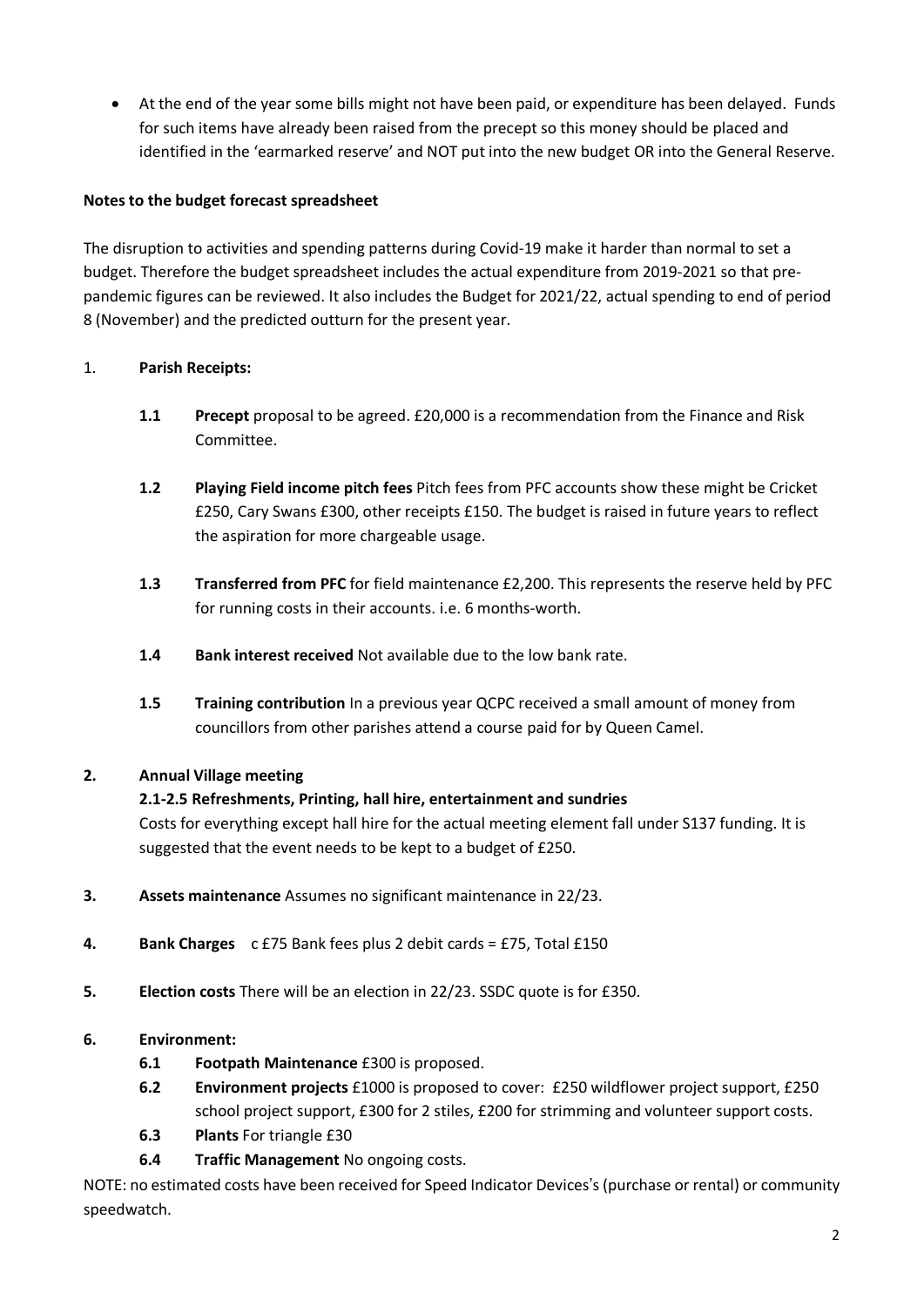- **7. Insurance** A quote has been received for insurance to cover additional playing field items. The quote is for £672 for 2022-23, but has been uplifted in the budget to £900 to reflect the fact that a review is expected to reveal an increase in the quantity and value of items to be insured.
- **8. Mileage:** The clerk only charges mileage if travel is NOT in relation to a public meeting at the Memorial Hall. There could also be some councillor mileage for events or other reasons.
- **9. Neighbourhood Plan:** no more costs expected

# **10. Parish Office Costs:**

- **10.1 Postage** £10 minimal
- **10.2 Stationery** £300 Mainly ink and paper
- **10.3 Office sundries** Reduced budget of £50 for 2022-23. (Present year included the Arnold Baker book.) It is suggested that an allowance for a new printer is made in 2023-04 and a new computer in 2024-25.
- **10.4 Home Office Allowance** Remains at £402 per year.

### **11. Playing Field running costs**

£2,200 has been approved by the PFC as a contribution to the running cost of the playing field. The remainder of the running costs must be found from a combination of pitch fees and the precept.

The parish council is not permitted to take a fully commercial approach to running the playing field. Grants are not usually available for running costs. Although it should be possible to narrow the gap it must be anticipated that the playing field will continue to cost more than the income that it produces.

- **11.1 Sundries** £250. For example the cost of materials for events
- **11.2 Electricity** £373 based on SSE quote at variable rate
- **11.3 Water** £450 based on previous costs
- **11.4 \*Field mowing and maintenance of pitches** £1,125 estimate including fuel
- **11.5 \*Training for volunteers** £350 estimate for essential Health and Safety training
- **11.6 \*Machinery maintenance** £500 estimate for servicing costs
- **11.7 Play area inspections** £200 estimate as informed by PFC
- **11.8 \*Pavilion maintenance** £500 estimate
- **11.9 \*Play area maintenance** £500 estimate

\* some items may cost more, some less

### **12. Premises Hire:** Increased to £300 a year as there are more meetings than before.

### **13. Professional Fees:**

- **13.1 Internal Audit** £240 fixed quote
- **13.2 External Audit** £200 fixed fee.
- **13.3 Professional Fees** £0 Vague, heading no longer used
- **13.4 SALC/ NALC affiliation** £230 fixed fee
- **13.5 Data protection / ICO fee** £35 fixed fee.
- **13.6 Payroll fees** £80 fixed fees
- **13.7 \*Legal fees** £1000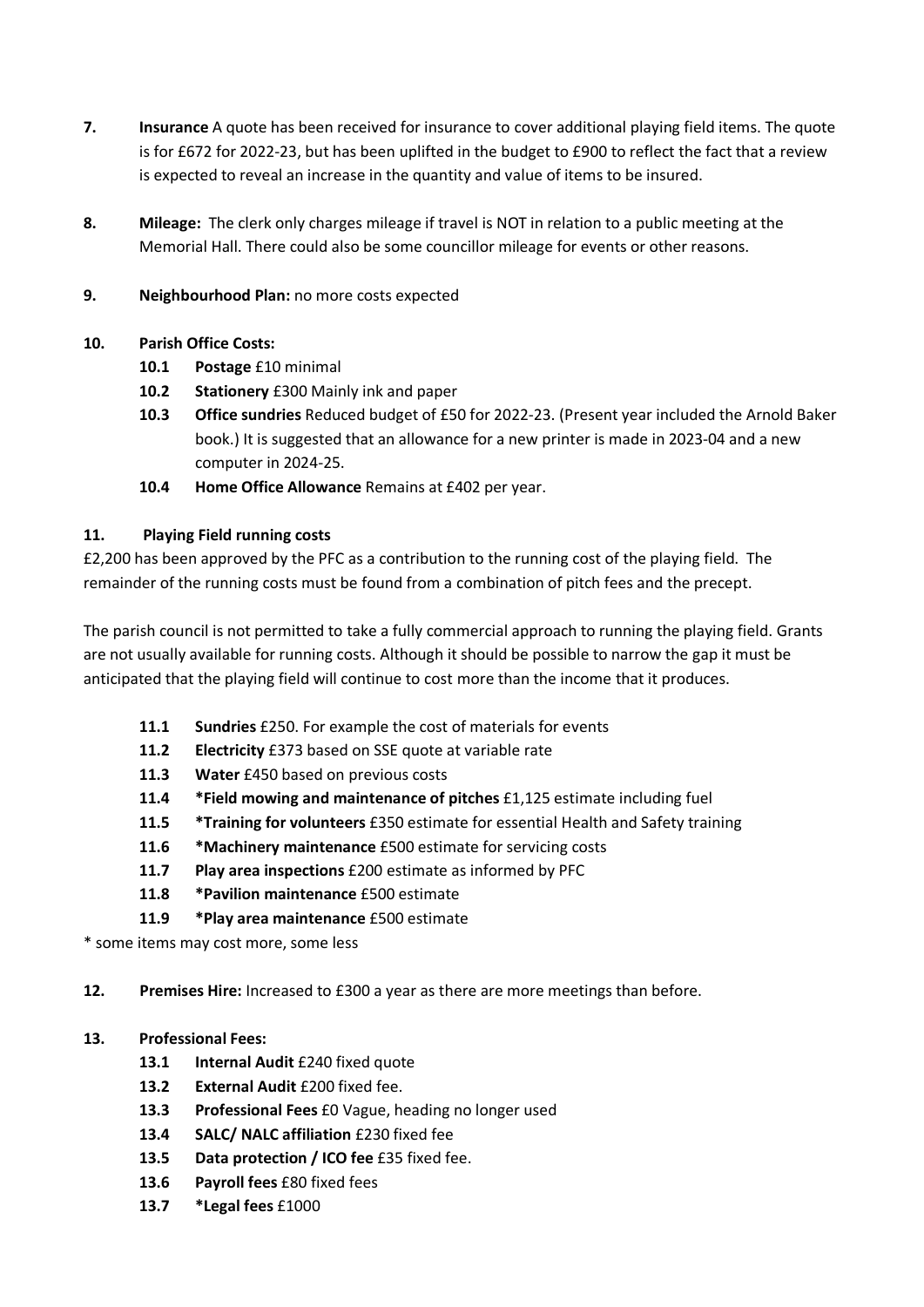\*If SCC are willing to transfer the land at the north end of the playing field to QCPC then we will be liable for both QCPC fees and SCC legal fees. The estimated cost is £4000 based on actual fees SCC charged to another parish in a similar case. (SCC costs £2684, plus parish legal costs of £1198 = £3882 in total).

QCPC are keen for this transfer to take place as soon as possible, but SCC have not yet committed to it. As we do not know if this cost will occur in the next year loading the entire amount into one budget year does not seem appropriate. If the cost IS incurred this year, and an alternative source of funding cannot be found, the balance will need to be funded from the General Reserve

# **14. Salary:**

2022/23 salary and PAYE is based on 11 hours per week and includes pay award pending and scale point uplift for obtaining Cicla in around September 2022. (Present hours are 10 per week and subject to workload review once additional clerk work for playing field becomes more apparent.)

# **15. Software:**

- **15.1 Parish online** £75 without discounts, will seek special offer
- **15.2 SCRIBE accounting software** c. £300
- **15.3 Dropbox** £165 for cloud storage and online sharing of parish documents

# **16. Training:**

- **16.1 Councillor Training** £200. Could be new councillors elected this year.
- **16.2 Clerk Training** qualifying for Cicla is a requirement of the job QCPC advertised. Course starts April and costs approx. £420 (Cicla) and £300 SALC support. Clerk undertaking in own time.

# **17. Website:**

- **17.1 Domain fees (includes emails**) £150 a fairly constant amount
- **17.2 Website maintenance** £100 retainer for expert assistance**.** Suggested to budget for new website budget for 2024-25.

# **18. Grants and donations from Precept:**

# **18.1 Grants from precept**

The grant budget has been lowered to £3000 going forwards because there is plenty of money for projects with long term benefit in the Community Benefit Fund. Any Grant made to the church has to be for items of whole community benefit like mowing, clock, external lighting and magazine, and not for general funding. A Church grant counts towards the Queen Camel S137 limit which was £5744 in 2021-2022.

# **18.2 Donations** Retained at £500.

# **19. General Reserve**

The General Reserve at the end of 2021-2022 is expected to be in the region of £11,250 which will represent about 7.5 months-worth of precept.

The target number of months-worth of precept that Queen Camel should have is agreed to be 10 monthsworth. £500 added to the reserve in 2022-23 will take it to £11,750. The reserve will need to be topped up from precept until it reaches the target level, but that can be spread over a number of years.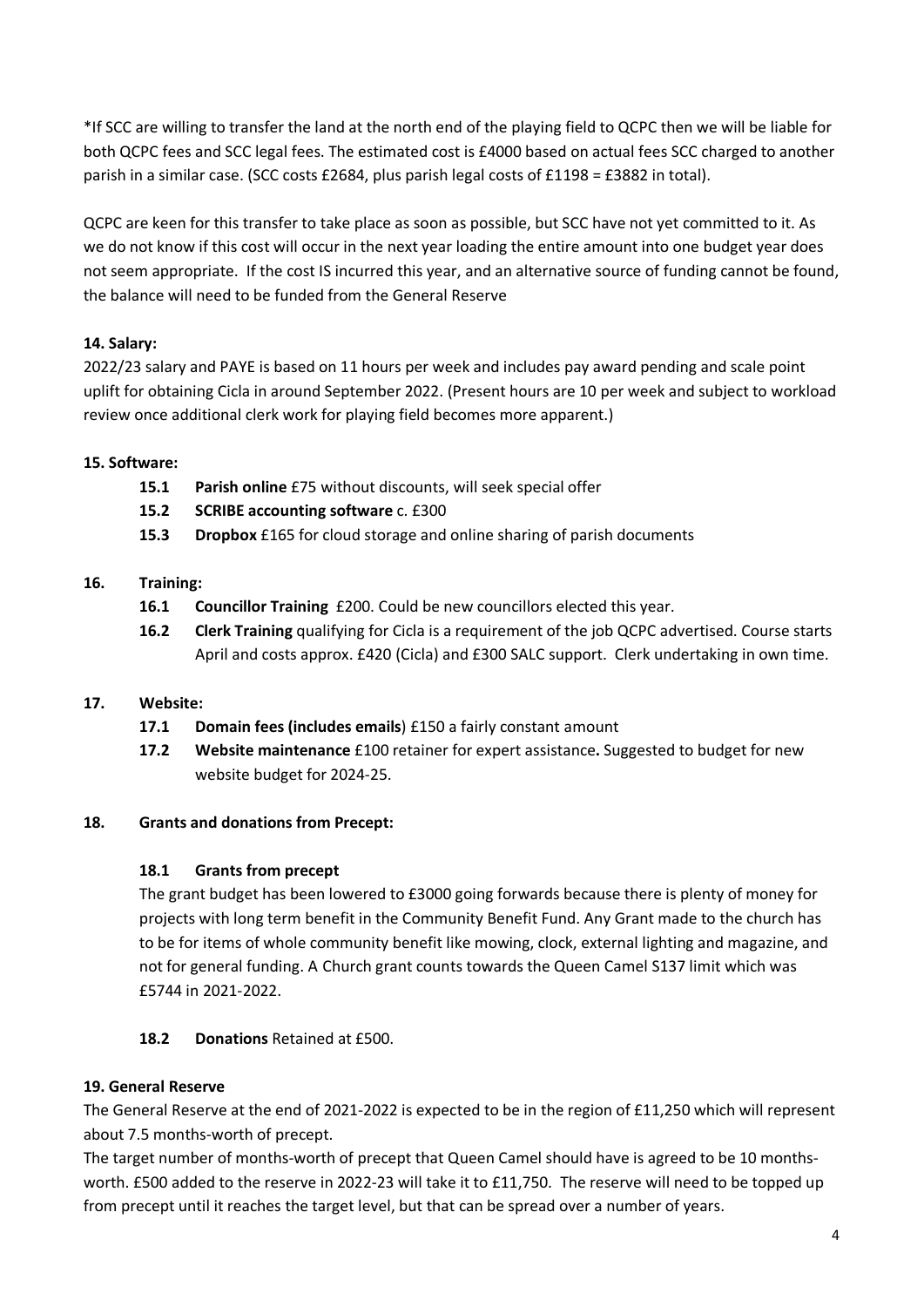#### **20. VAT Refund**

Recovery of VAT will always come in the year after the expenditure is made. The General Reserve absorbs the cash-flow fluctuations from year to year.

- In 2021-22 £1064 was recovered for VAT paid in 2020-2021.
- In 2022-23 around £1,400 is expected to be recovered for paid in 2021-22

### **Earmarked Reserves**

Earmarked reserves are shown on a separate spreadsheet that shows the agreed numbers at 31/3/2021 plus the estimated position at 31/3/2022 with an indicative position for 31/32023. The situation is made complex by the fact that some funds are being released from one earmarked reserve to another.

There is no interest presently available on the parish reserves so inflation will reduce the spending power of the money over time.

#### **1. Liabilities**

These 'debts 'were all dealt with. Prompt management of finance at the end of each year should help to prevent further cross-year liabilities.

#### **2. Solar**

The solar funds are ring-fenced in the Community Benefit Fund. In 2021 a Community Benefit Fund Panel was formed from elected community representatives and parish councillors to encourage and consider applications to the fund. The spreadsheet shows that one application was approved in 2021 for defibrillators.

It's possible another grant may be approved before 31/3/2022, but as that is unknown, none is shown in the spreadsheet. The figures show how the flow of funds would permit grants of £20,000 to be given in 2022- 2023 whilst still ending up with rather more that the fund had at 31/3/2021. This is not to say that grants MUST be given out, but simply to illustrate the situation.

An application was made for £10,000 towards the play area that was placed on hold in autumn 2021. If that application is approved then that £10,000 would move to earmarked funds for the play equipment.

### **3. Opening up safely**

The parish council was very successful in its application for the *Opening Up Safely and Reconnecting Communities* grant, receiving not just the standard £1,500, but another £3,500 as well. This money all has to be spent by 31/3/2023 and will give great public benefit through the programme for the Community Lounge, without any impact on the parish finances at all.

#### **4. Youth**

#### **4.1 Youth Shelter**

The Youth Shelter funds are reliant upon the longer term plan for the playing field.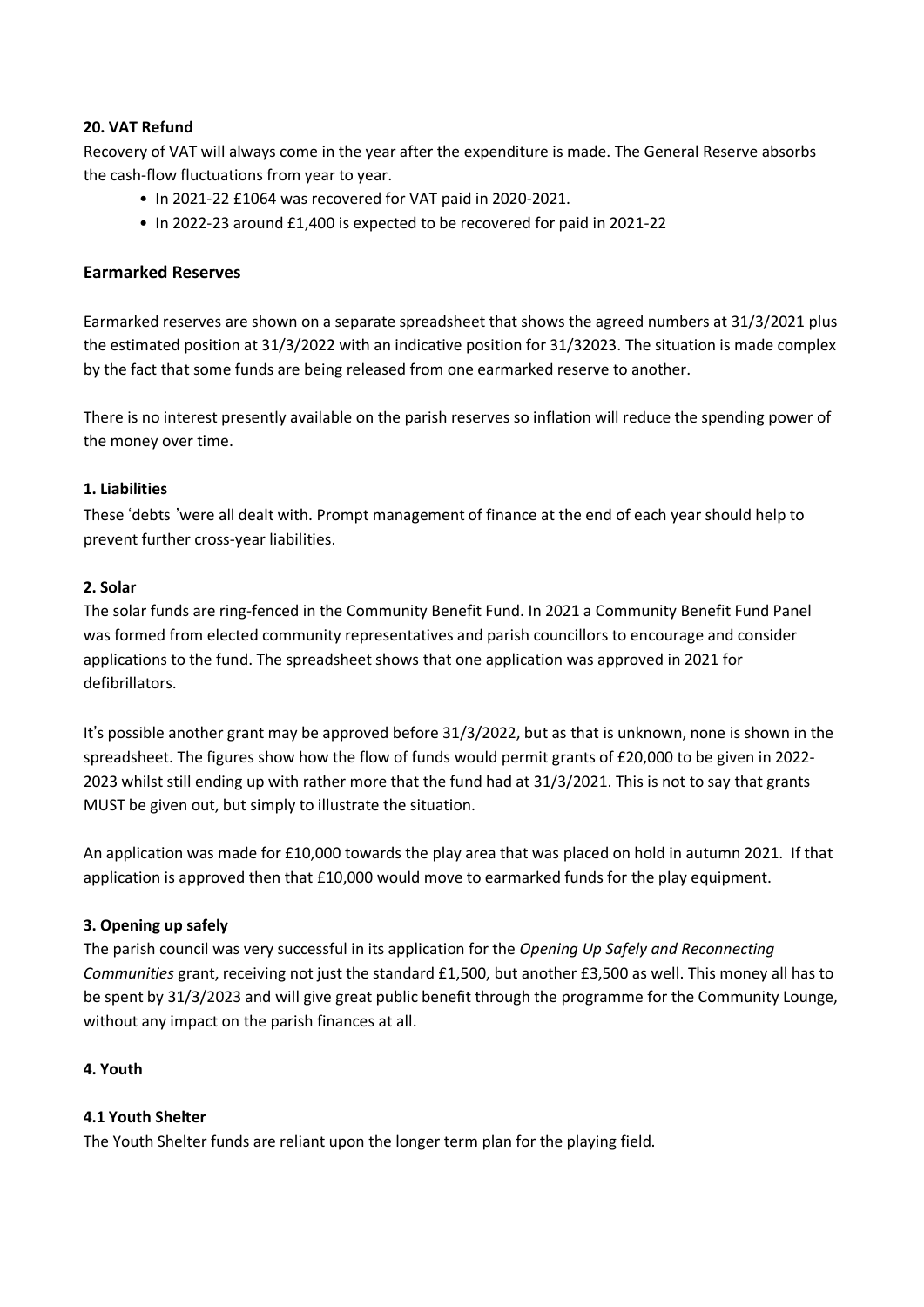# **4.2 Youth Council**

There is £857 available ring-fenced as Youth Council. Spending has been hampered by Covid-19. It is suggested that a firm plan should be made to spend this money in 2022-23, not least because the *Opening up Safely Grant* is focused at the older generation and it would provide balance to create a project for young people.

# **5. Playing Field**

# **5.1 MUGA**

Spending the Multi-Use games area funding is hampered by the fact that the land is presently owned by Somerset County Council. Therefore these funds continue to be shown as unspent by 31/3/2023.

### **5.2 Playing Field ring fenced £1200**

These funds have been ring-fence since at least 2017. It is marked as to be spent in 2022-23. There appear to be no conditions relating to this expenditure which it seems was earmarked from precept, so it could be used to supplement funding for the playing field running costs, or for other playing field related purposes.

### **5.3 Transfer for playing field running costs**

On 1/1/2022 the Playing Field Committee (PFC) will be supplying £2,200 ring-fenced for playing field running costs. This will sit in the earmarked reserves until it is made available for the purpose stated from 1/4/2022.

# **5.4 PFC residual monies**

Sometime between 1/1/2022 and 31/3/2022 it is expected that the PFC will be supplying c £7000 to the parish council. This will be placed in the earmarked reserves for whatever purpose is proposed by the Playing Field Management Committee and agreed by the parish council in relation to the playing field.

However, in order to receive a £12,500 grant towards the play area £1,250 has to be found in match-funding from the parish council. An assumption is made in the spreadsheet that the Committee will agree to release the necessary match-funding from these transferred funds.

### **6. Play area**

The spreadsheet shows that it is possible for almost £29,000 to be made available for the play area by 31/3/2023 from the sources shown. Should there be further fundraising it would be added to these amounts.

### **6.1 Transfer from PFC for play area**

The £5188 represents money raised for the play area, including from the summer fete.

### **6.2 SSDC Grant for play area**

This grant is understood to be available from SSDC

### **6.3 Match fund for SSDC grant** This line receives the match-fund from PFC transferred monies **6.4 Grant from Solar Farm Community Benefit Fund**

The maximum grant for any single project in any one year is £10,000 and this line assumes that a grant is made for this amount from the Community Benefit Fund.